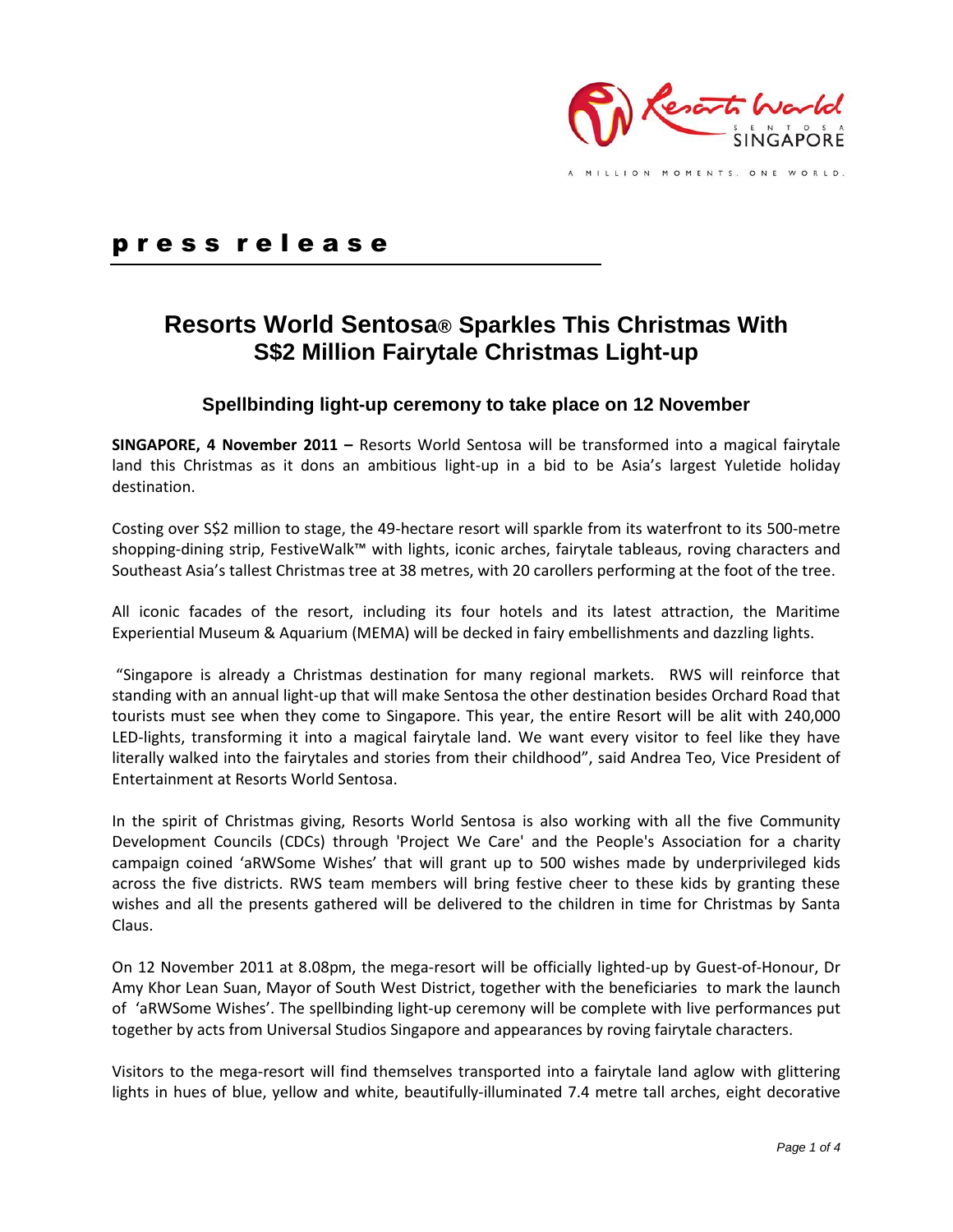fairy figures, 18 character-lookalikes including Red Riding Hood, Snow White and Prince Charming that have come to life from the Grimms' Fairy Tale world of folklore and make-believe.

The festivities will continue at Universal Studios Singapore, where elaborate wreaths, baubles and fairies line the Hollywood Boulevard and New York Street, while a 10 metre Christmas tree stands tall in front of the lagoon of the theme park. Singapore's top college choirs, The NUS Choir and The Vocal Consort, as well as NJChorale and Victoria Chorale will take to the stages at Hollywood and New York from 3 December onwards.

On top of the visual feast, visitors can savour fairytale-themed Christmas menus at the resort's many restaurants, such as 'The Wizard of Oz' lunch buffet menu at Fiesta and the 'Exotic Fairytale' international buffets at Starz Restaurant on Christmas Eve, Christmas Day and New Year's Eve. A mini Christmas bazaar with six fairytale carriages set out at the Bull Ring area will offer a wide range of delectable cakes and pastries that will be created by the resort's own chefs, seasonal RWS and USS hampers and more.

As the preferred card at RWS, MasterCard brings special privileges and added perks to visitors who pay via MasterCard cards, through its "Fairytale Moments with MasterCard" program. From 25 November 2011, cardholders who spend with MasterCard cards will be rewarded with RWS vouchers and MEMA tickets. On top of that, 31 lucky top spenders will walk away with a 3-day 2-night holiday package at RWS.

Special year-end holiday packages for the resort will be rolled out through the Resorts World Sentosa website and authorized travel agents. More details will be available at [www.rwsentosa.com.](http://www.rwsentosa.com/)

- Ends -

#### **About Resorts World Sentosa**

Resorts World Sentosa (RWS), Singapore's first integrated resort is located on the resort island of Sentosa. Spanning 49 hectares, the resort has welcomed over 15 million visitors since it opened in January 2010. RWS is home to the region's first-and-only Universal Studios theme park, a casino, luxurious accommodation in four unique hotels, the Resorts World Convention Center, celebrity chef restaurants as well as specialty retail outlets. The resort also offers entertainment ranging from its resident theatrical circus spectacular Voyage de la Vie, to public attractions such as the Crane Dance and the Lake of Dreams. RWS most recently unveiled the first attraction under the second phase of the Resort –its Maritime Experiential Museum and Aquarium. Still to come are the world's largest oceanarium called Marine Life Park, a destination spa and two additional hotels. Resorts World Sentosa is wholly owned by Genting Singapore, a company of the Genting Group. For more information, please visit [www.rwsentosa.com.](http://www.rwsentosa.com/)

#### **About Project We Care**

'Project We Care' is an initiative led by Corporate Singapore and the People's Association to encourage corporate volunteerism in Singapore, engaging the efforts of private sector CEOs and their employees to contribute towards meaningful causes in the community. Through the leadership of Ms Wee Wei Ling, Chairperson of 'Project We Care', it aims to provide opportunities and platforms for corporations to do good and also impact and inspire other corporations to step out.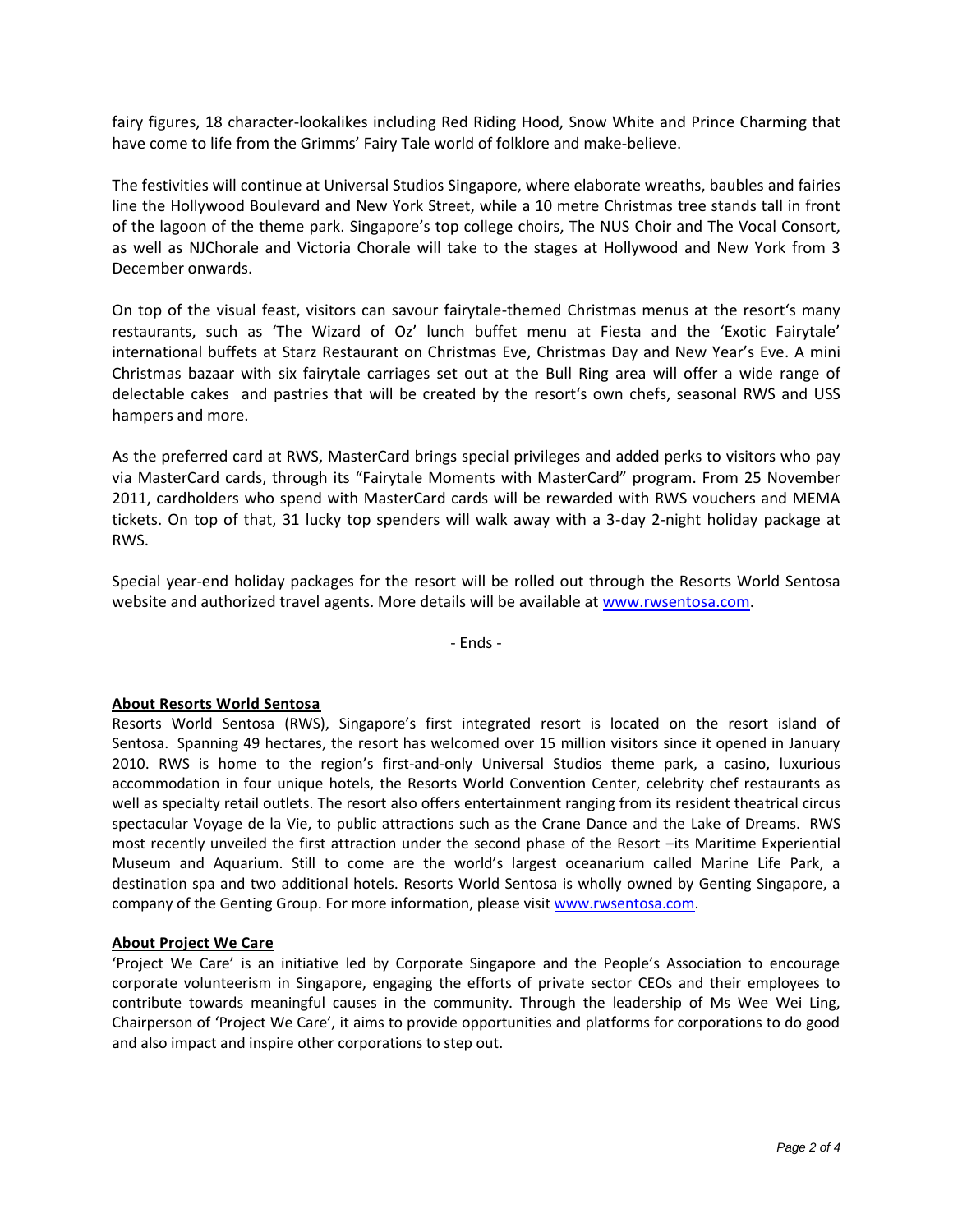### **MEDIA CONTACTS:**

#### **Resorts World® Sentosa**

Angeline Ng Tel: + 65 6577 9772 Cell: +65 9773 9598 [angeline.ng@rwsentosa.com](mailto:Angeline.ng@rwsentosa.com)

### **Weber Shandwick Singapore (for Resorts World® Sentosa)**

Danny Cham / FangTing Zheng Tel: +65 6825 8044 / +65 6825 8031 Cell: +65 9696 9128 / +65 9696 9323 [dcham@webershandwick.com/](mailto:dcham@webershandwick.com/) [fzheng@webershandwick.com](mailto:fzheng@webershandwick.com)

### **Notes to Editor:**

- 1. Please use the following photo captions for visuals.
- 2. High resolution images can be downloaded from link: [ftp://wswresorts:wswresorts@omaedcftp001.interpublic.com](ftp://wswresorts:wswresorts@omaedcftp001.interpublic.com/) *Username: wswresorts Password: wswresorts*
- *3.* All images are to be attributed to:

*Resorts World Sentosa elements and all related indicia TM & © 2010 Resorts World at Sentosa Pte. Ltd. All Rights Reserved.*



**From 12 November 2011, guests to Resorts World Sentosa will find themselves transported into a magical land aglow with glittering lights and fairies.**